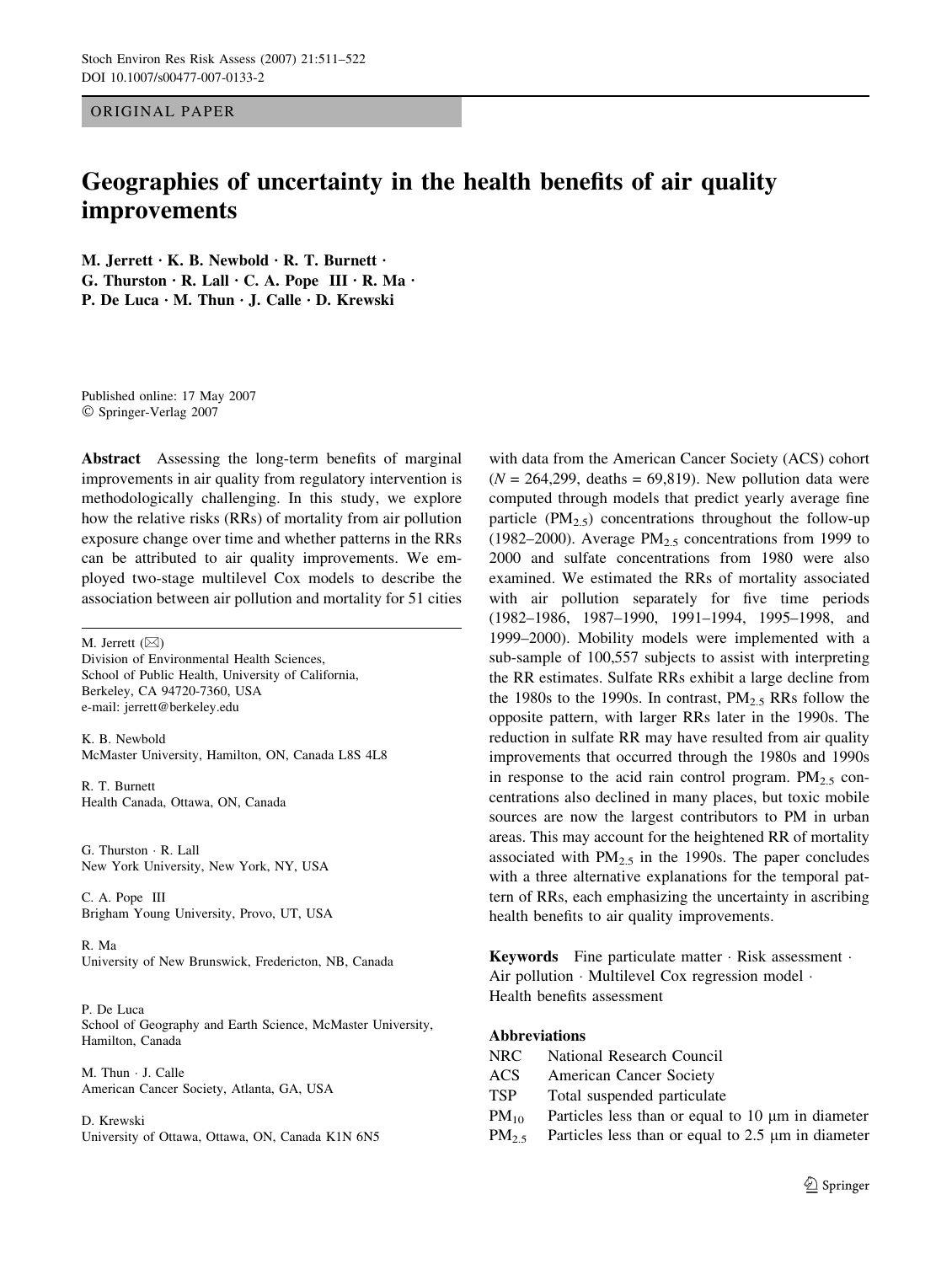| <b>RR</b>   | Relative risk                          |
|-------------|----------------------------------------|
| CR          | Concentration-response                 |
| <b>MSAs</b> | Metropolitan statistical areas         |
| <b>CVD</b>  | Cardiovascular disease                 |
| <b>GAM</b>  | Generalized additive model             |
| $SO_4$      | Sulfate                                |
| <b>EPA</b>  | <b>Environmental Protection Agency</b> |
|             |                                        |

## 1 Introduction

There has been considerable interest in quantifying the health benefits from government interventions to improve air quality (NRC[2002](#page-11-0)). In particular, the Health Effects Institute (HEI [2003](#page-10-0)) has developed an ''accountability'' framework to evaluate the impact of improvements in air quality. Such evaluations have often proven difficult—with a few exceptions—because air quality regulations exert impacts through complex incremental changes. This paper uses the American Cancer Society (ACS) Cancer Prevention II prospective cohort to illustrate the uncertainties in assessing the health benefits of air quality improvements in the United States.

An analysis of residential mobility patterns is used to further indicate the complexities of attributing health benefits to air quality improvements. Specifically, if mobility is pervasive and subjects move between zones of the country with different pollution concentrations, previously unmea-sured "population mixing" effects (Stiller and Boyle [1996](#page-11-0); Koushik et al. [2001\)](#page-10-0) may exert a large influence on the exposure experience of the cohort. Further complications arise when migration intermingles with population susceptibility. As a consequence, attributing health benefits to long-term improvements in air quality raises many methodological issues, which we term the ''geography of uncertainty.'' The paper is intended to generate hypotheses for identifying important aspects of the spatial and temporal uncertainties in air pollution–mortality relations and subsequent benefits assessment, rather than to supply specific empirical information for benefits estimation. Such benefits assessments should be based on other published literature (Pope et al. [2002](#page-11-0); Krewski et al. [2000\)](#page-10-0) where the emphasis is on deriving epidemiologic estimates rather than illustrating methodological and conceptual issues. The paper thus concludes with three possible explanations for the observed risk patterns and for understanding why risks from air pollution may change over time.

## 2 Methods

#### 2.1 Health and exposure data

We employed two-stage multilevel models with new imputed exposure data for different periods of follow-up in the ACS prospective cohort. This cohort was enrolled in 1982 and included over 1.1 million participants. New pollution data were computed using predictive models to impute  $PM_{2.5}$  concentrations from measured total suspended particulates (TSP) and particles less than or equal to 10  $\mu$ m in diameter (PM<sub>10</sub>) (Lall et al. [2004](#page-10-0)). This resulted in estimates of the average annual concentrations  $PM_{2.5}$  in 83 cities during the period 1972–2000. These estimates relied on sites with co-located TSP,  $PM_{10}$ , and PM<sub>2.5</sub> monitors to derive estimates capable of predicting over 43% of the variation in  $PM<sub>2.5</sub>$  at locations not included in the model calibration. Some 51 of these cities were included in previous analyses with measured  $PM_{2.5}$  concentrations from 1999 to 2000 and sulfate concentrations from 1980 ( $N = 264,299$  with 69,819 deaths). The 51 cities included here were selected because of the availability of previously used and new exposure models. Cities used here were mapped in Fig. [1](#page-2-0) in the context of cities included in previous  $PM_{2.5}$  and sulfate analyses (Pope et al. [2002](#page-11-0); Krewski et al. [2000](#page-10-0)). Of note, there were fewer cities in the Ohio River Valley, where the RRs of mortality due to air pollution were shown to be highest in previous analyses (Jerrett and Finkelstein [2005](#page-10-0)).

# 2.2 Statistical model relating mortality to air pollution exposure

The association between ambient concentrations of air pollution and mortality is examined by a survival model in which the probability of dying at any given time or age is related to known risk factors for death, such as smoking and diet, and ambient air pollution. This instantaneous probability of death, or hazard function, is mathematically related to the risk factor via the model

$$
h_{ic}^{(s)}(t) = h_0^{(s)} \exp(\beta' X_{ic}^{(s)}),
$$

where  $h_{ic}^{(s)}(t)$  is the hazard function for the *i*th subject in the cth community in the sth strata. The model assumes that the baseline hazard function,  $h_0^{(s)}$ , is common to all subjects within a strata. The risk of death is modeled by modulating the baseline hazard by the regression equation,  $\exp(\beta' X_{ic}^{(s)})$ , which distinguishes risk among subjects within a strata and community. The risk factor information is contained in the matrix  $X_{ic}^{(s)}$ , and related to the hazard function by the regression vector  $\beta$ . Strata are defined by single year age groups, gender, and race. For example, we follow the survival experience of all white females, aged 54 at the beginning of the study in 1982 and relate their air pollution exposure to their longevity. This process is repeated for all possible age-gender-race combinations. The association between the risk factors is then summarized among strata and represented by the single regression vector  $\beta$ . This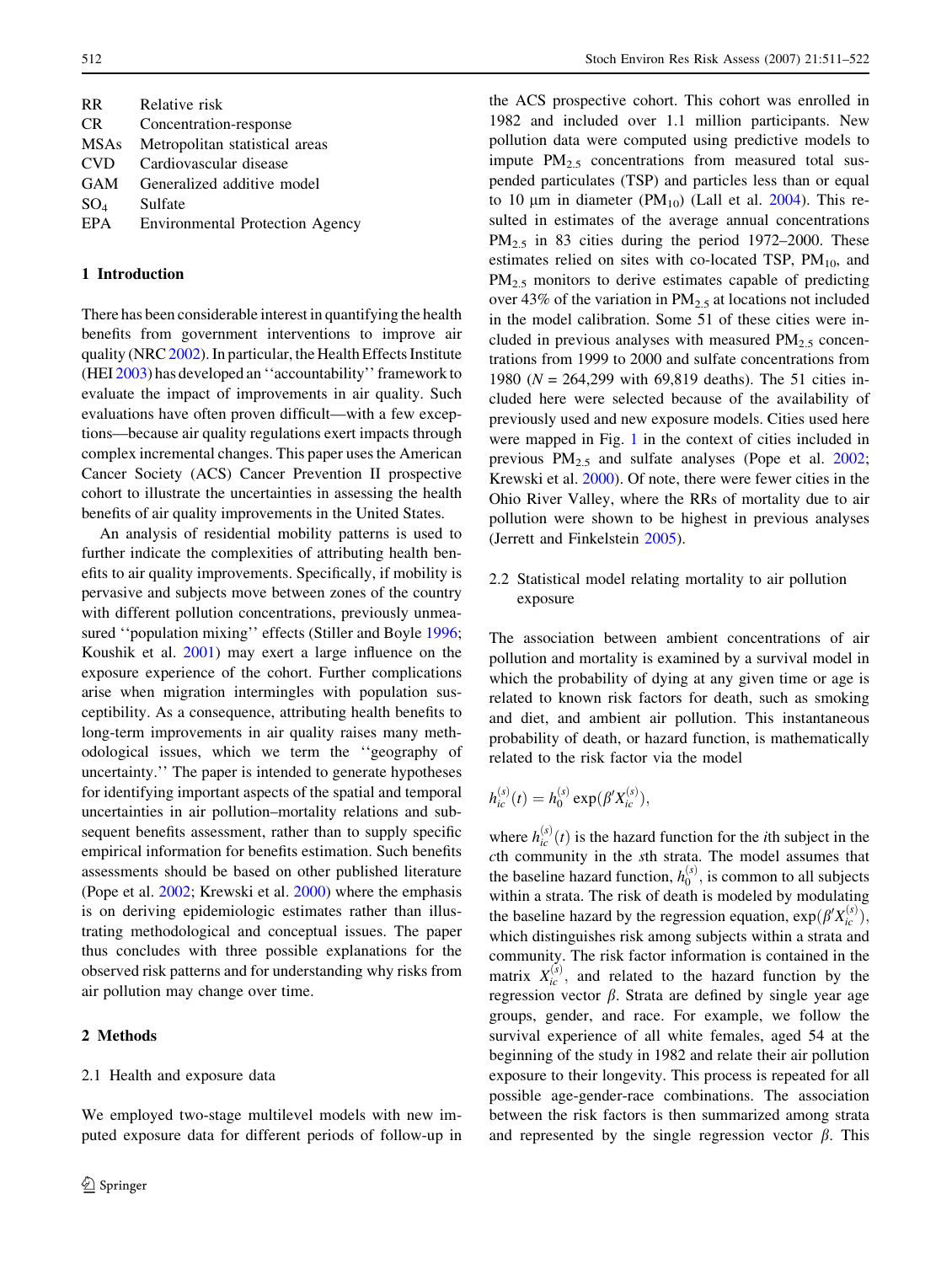<span id="page-2-0"></span>Fig. 1 Map of 51 cities in the context of cities used in previous ACS studies



model also assumes that the association between the risk factors, including air pollution, and mortality can be represented by a single value,  $\beta$ , which is constant over the follow up period. Since differences in values of the risk factors modulate the hazard function, this model is called the proportional hazards model.

The proportional hazards model assumes that the survival experience among all subjects is statistically independent. However, subjects living in the same community intrinsically have some risk factors in common that are not included in our model. These unmeasured factors tend to correlate the survival experience of subjects within geographic areas. To accommodate this potential correlation or spatial clustering of survival within a community we extend the hazard model to

$$
h_{ic}^{(s)}(t) = h_0^{(s)} \exp(\eta_c + \beta' X_{ic}^{(s)}),
$$

where  $\eta_c$  is a random variable which represents the unexplained survival experience of all subjects within the cth community. It has zero expectation and common variance among communities,  $\sigma^2$ . It is also possible that subjects living in communities close together will share some lifestyle and environmental risk factors, which are not as strongly shared between subjects living in communities farther apart. To capture this type of spatial autocorrelation we assume that the correlation between the random effects of adjacent communities if positive,  $\rho$  say, and zero otherwise. Here, adjacency is assumed if two city-specific Thessien polygons are connected.

Statistical estimates of the regression parameters  $\beta$  and dispersion parameters  $\sigma^2$  and  $\rho$  are made by a two-stage process. In stage one, estimates of the random effects were obtained controlling for all risk factors except air pollution (Cakmak et al. [2003](#page-10-0)). These random effect estimates are the average residual mortality among subjects in each community after controlling for all available risk factors. The role of air pollution in predicting mortality is then examined in stage two using a linear simultaneous autoregressive model in which the variance of the estimated random effects is  $\sigma^2 \rho + v_c$ , where  $v_c$  is the statistical error in estimating the random effect for the cth community. The correlation between the estimated random effects between communities is assumed to be modeled by  $\rho$  if communities are adjacent and zero otherwise. This first stage produced a random effect estimate for each city indexed to the City of Chicago, which had  $PM_{2.5}$  levels in the central part of the distribution of pollution levels among cities. This second stage estimation process is described by Jerrett et al. [\(2003](#page-10-0)).

Our analysis focused on five time periods (1982–1986, 1987–1990, 1991–1994, 1995–1998, and 1999–2000). Following previous research on this cohort, RRs were estimated for all-cause, cardiopulmonary, and lung cancer mortality, as well as mortality from all other causes (Pope et al. [2002\)](#page-11-0). In this study, RR was estimated separately for each period and for each cause of death with a two-stage random effects model (Cakmak et al. [2003](#page-10-0)) that controlled for 44 individual covariates in the first stage. These individual-level covariates remained the same as those described in earlier studies, comprehensively covering smoking, other lifestyle, diet, demographic, occupational exposure, and social confounders (Pope et al. [2002\)](#page-11-0).

#### 2.3 Exposure models

We used three exposure metrics for this analysis of 51 cities: (1) sulfate concentrations measured in 1980 as re-ported earlier (Krewski et al. [2000\)](#page-10-0); (2)  $PM_{2.5}$  concentra-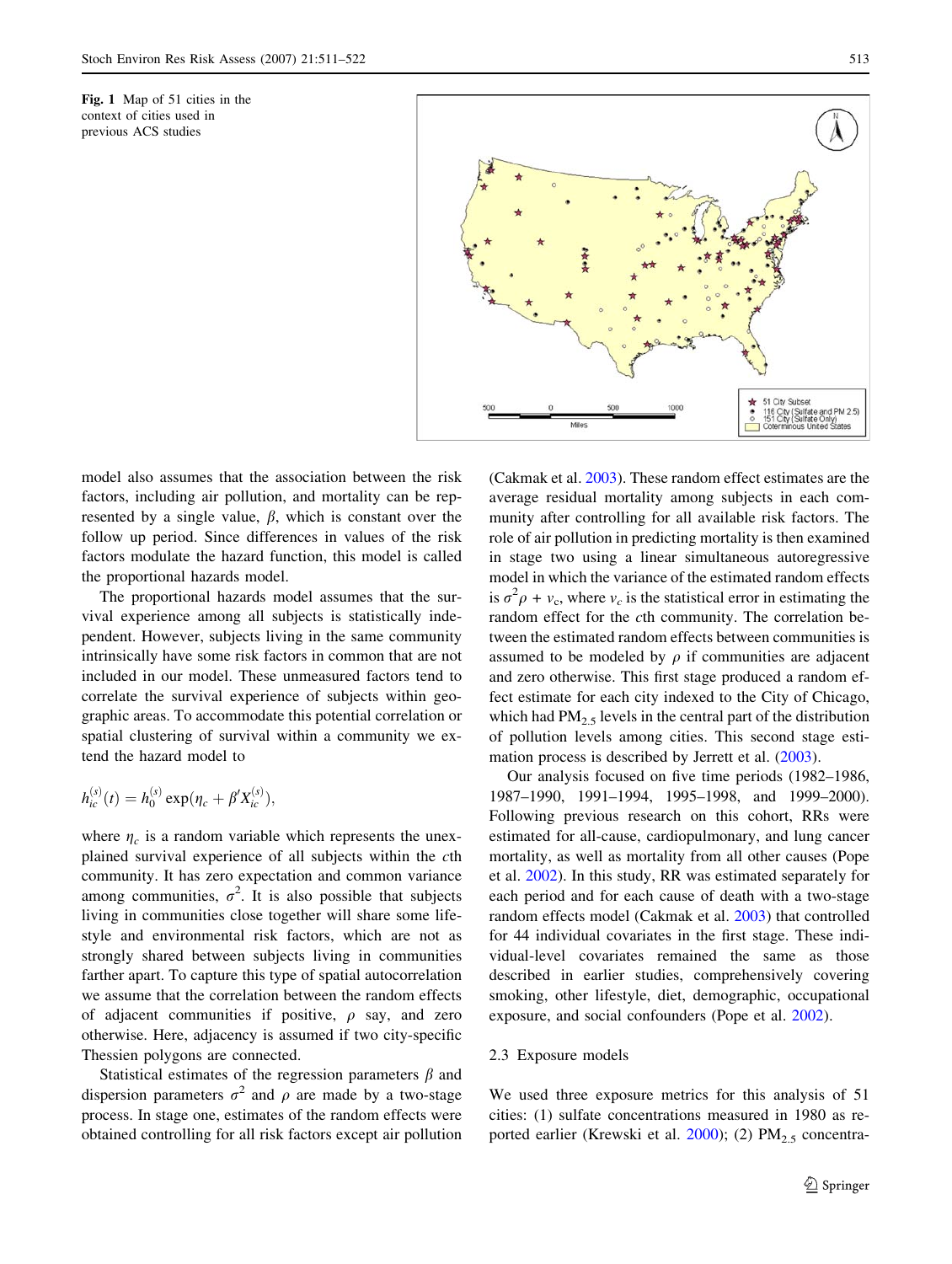tions measured in 1999–2000 (Pope et al. [2002](#page-11-0)); and (3) imputed  $PM_{2.5}$  exposures that had either matched the time windows of follow-up (e.g., 1982–1986 exposure and follow-up data) or lagged the exposure for the previous 5-year period (e.g., 1982–1986 mortality data and average  $PM_{2.5}$ concentrations from 1977 to 1981). Details of prediction on the historical  $PM_{2.5}$  estimates for time-matched and lagged pollution metrics are given elsewhere (Lall et al. [2004](#page-10-0)). Briefly the historic  $PM<sub>2.5</sub>$  estimates were derived based on assessing MSA-specific ratios of  $PM_{2.5}/PM_{10}$  (particles with diameter less than or equal 10  $\mu$ ) for co-located sites in 1999–2000, defined as  $b_1$  and similar ratios for  $PM_{10}/$ TSP for 1987–1998 defined as  $b_2$ . The ratio of PM<sub>2.5</sub>/TSP equals  $b_1 \times b_2$ . This estimation procedure predicted 43% of the variation of 1980 PM $_{2.5}$  measured values at sites excluded from the ratio model.

To ensure comparability with earlier results (e.g., Krewski et al. [2000;](#page-10-0) Pope et al. [2002](#page-11-0)) we also computed RR estimates for the entire follow-up period using each of the exposure metrics. For the imputed  $PM_{2.5}$  data, exposure for the entire time period was assumed to begin in 1972 (the earliest date with pollution estimates), as many of the subjects in the ACS study had residence in the same city for many years before enrollment of the cohort in 1982 (Krewski et al. [2000](#page-10-0)).

## 2.4 Residential mobility analysis

For 100,557 of the individuals included in the ACS cohort, zip code of residence was available in 1982, particular archived dates (up to six through the follow-up), and in 2003. These zip codes were converted to either metropolitan statistical areas (MSAs) or state of residence at the beginning and end of the period to examine patterns of mobility in this subset. The residential mobility information was in the form of zip codes, which were converted to either MSAs or state of residence at the beginning and end of the period, creating a dataset with 100,557 observations for which mobility information was available.

Using this dataset of 100,557 subjects, the number of inmigrants, out-migrants, net-migrants and the respective rates of migration were calculated, at both the state and metropolitan scale. In-migrants were defined as individuals who have moved into a specific MSA or state, while outmigrants were defined as individuals who have moved out of a specific MSA or state (Newbold [2001\)](#page-11-0). Net-migration was the number of in-migrants minus the number of outmigrants to a specific state or MSA, providing an overall indicator of regional population loss or gain. In- and out-migration rates were calculated as the number of in- and out-migrants divided by the size of the population that is ''at-risk'' of moving. The at-risk population for in-migrants was defined as the total sample size minus the number of individuals who were initially in the MSA or state. The atrisk population of out-migrants was the number of individuals who were initially in the MSA or state.

Logit analyses were undertaken to examine the likelihood of out-migration from both the 1982 state and MSA of residence while controlling for other covariates affecting migration. Based upon several individual characteristics, the analyses essentially allowed for testing whether or not the ACS respondents followed general migration patterns observed within the broader literature (Stiller and Boyle [1996](#page-11-0); Koushik et al. [2001\)](#page-10-0). For example, were the better educated and the young more likely to migrate? Were individuals in the Northeastern US more likely to out-migrate than those in the South or West? This information could provide an assessment of whether certain subgroups were likely to be subject to greater air pollution exposure misclassification.

Models for each time period stratified for age (<65, 65+ years) and for education (less than or equal to high school, greater than high school) were used to further interpret the temporal patterns in the RRs.

## 3 Results

#### 3.1 Health effects

The RRs of mortality across the period of follow-up based on the subset of the 51 cities considered were smaller than in the full air pollution cohort considered in the previously full ACS cohort (Krewski et al. [2000](#page-10-0); Pope et al. [2002](#page-11-0)). For example, all-cause mortality was significantly elevated by 6% in the larger cohort, but generally was not significantly elevated in these sub analyses. For cardiopulmonary, RRs were significantly increased in both the present and previous studies, but slightly larger in the earlier, larger study (see Fig. [2\)](#page-4-0).

Although overall health effects were somewhat lower in the present as compared to the previous analysis, there was a marked difference in the temporal pattern of RRs between sulfates and  $PM_{2.5}$  (measured, imputed, and lagged) for all-cause and cardiopulmonary deaths (Fig. [3](#page-5-0)a, b). Sulfate RRs exhibited a large decline moving from follow-up in the 1980s to the 1990s. In the 1990's, sulfate RRs were no longer elevated for these causes of death. In contrast,  $PM_{2.5}$  RRs generally followed the opposite pattern, with RRs for all three  $PM<sub>2.5</sub>$  exposures showing larger RRs in the later periods than the earlier ones for cardiopulmonary deaths. Lagged  $PM<sub>2.5</sub>$  followed a similar pattern to the other PM models. Lung cancer displayed a different pattern, with the effects for sulfate and  $PM_{2.5}$ following an inverted ''U'' shape with the smallest effects in the first and last time window.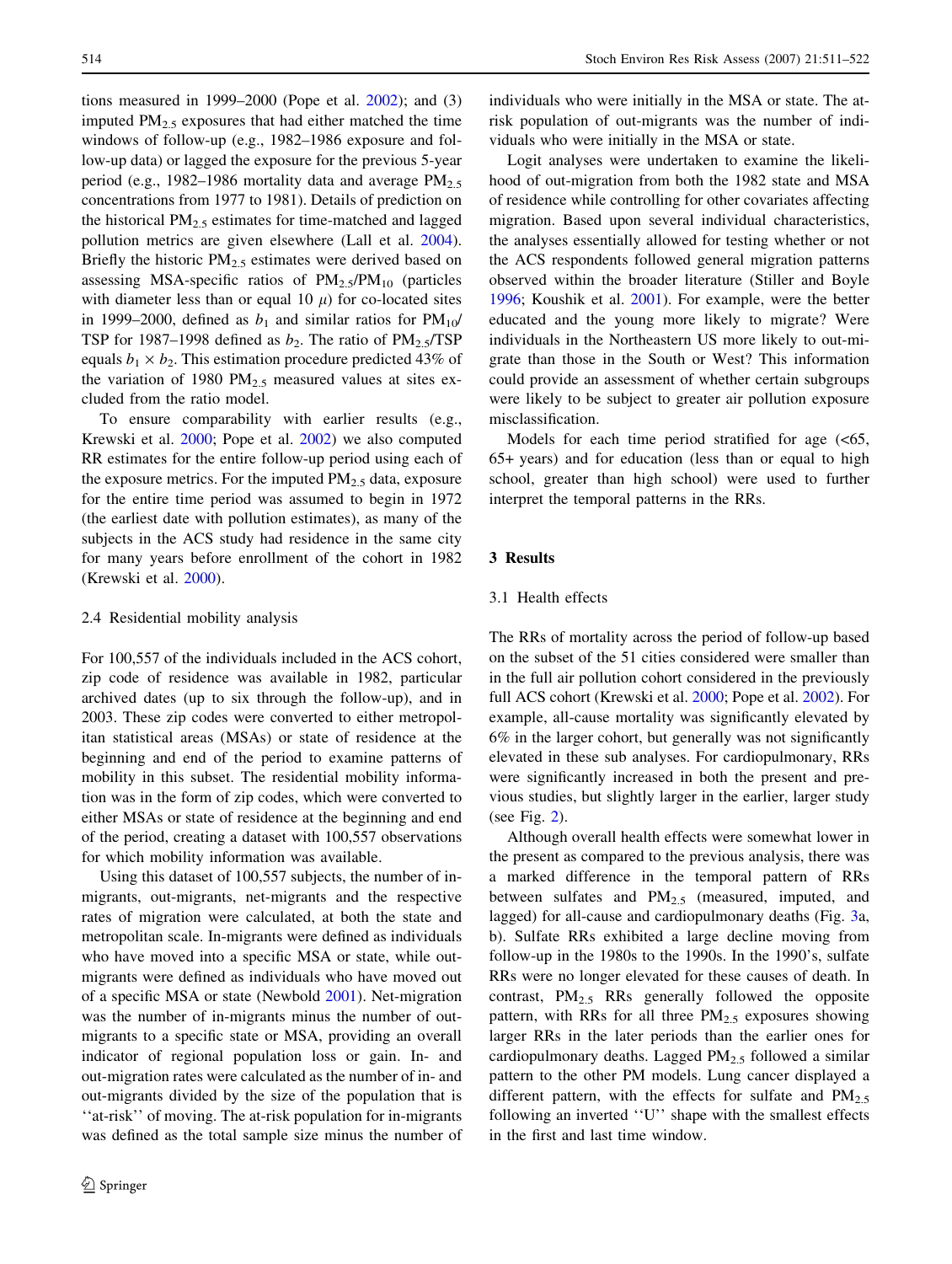<span id="page-4-0"></span>

**Relative Risks of Various Mortalities from 1980-2000 Using 1972-2000 Average PM2.5** 



#### 3.2 Mobility results

Overall, logit mobility models supported the broader research findings from demography, suggesting that individuals in the ACS cohort were mobile, with movers in this cohort demonstrating similar characteristics to those observed in the larger population. An important consequence of mobility in the cohort was the temporal variation in exposure that occurred when subjects move among areas with different air pollution levels (see Tables [1,](#page-6-0) [2\)](#page-7-0).

The likelihood of out-migration between 1982 and 2003 at the state and MSA scales was similar in that all variables except for 'female' (for both state and MSA analysis) were statistically significant at the 1–2% level. In terms of personal characteristics, those who were aged 55 or greater at baseline were less likely to make an interstate/inter-MSA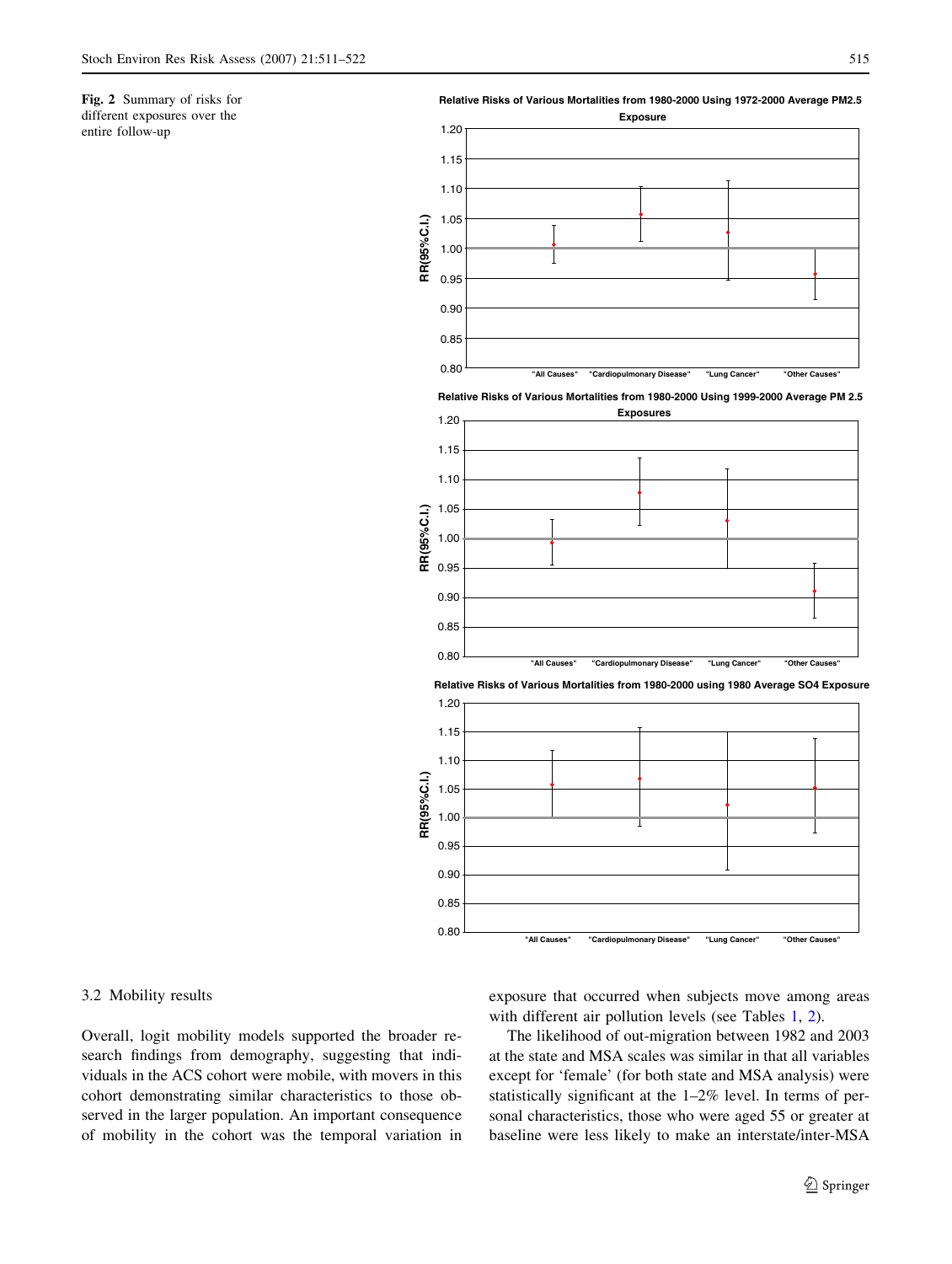<span id="page-5-0"></span>

Fig. 3 a Relative risks for all-cause, cardiopulmonary and lung cancer deaths estimated for five time periods of the follow-up (1982– 1986, 1987–1990, 1991–1994, 1995–1998, and 1999–2000) with measured exposures. b Relative risks for all-cause, cardiopulmonary

move than their younger counterparts. This finding was supported in the literature, since the young were able to achieve increased benefits to migration (Long [1988](#page-10-0)). The education variables showed that there was a higher likelihood of migration among those with greater education than those with high school education or less (the 'reference' category). The education variables supported the notion that those with higher levels of education might be able to achieve greater benefits from migration due to the potential of increased returns to education and decreased costs to access pertinent origin and destination information. Those who were not married were less likely to undertake an interstate migration than those who were married. Consistent with the broader literature, those living in the New England, Middle Atlantic or East North Central states were more likely than those living in the rest of the United States to undertake an interstate migration. Although not visible in this table, southwestern and southeastern states were the beneficiaries of these migrants.

and lung cancer deaths estimated for five time periods of the followup (1982–1986, 1987–1990, 1991–1994, 1995–1998, and 1999–2000) with imputed exposures

## 3.3 Effect modification

We undertook further analyses for each time period stratified by age and education level (see Fig. [4](#page-8-0)a–c).

For long-term exposure to  $PM_{2.5}$  during the period 1972–2000, we saw larger RRs in the later periods dominated by individuals who were <65 years of age at enrollment, which was consistent with past evidence on effect modification (Krewski et al. [2000](#page-10-0)). RRs were generally larger in the lower education groups. This was evident in the higher RRs for the group that was younger at enrollment, where RRs were generally larger for the later periods of follow-up. These findings were noteworthy because they indicated higher RRs by age and by lower education, when examination of the aggregate RRs for the entire follow-up indicated relatively few effects. For the PM2.5 1999–2000 estimates, there was a less consistent pattern, but individuals who were older at enrollment were somewhat more likely to have higher RRs in earlier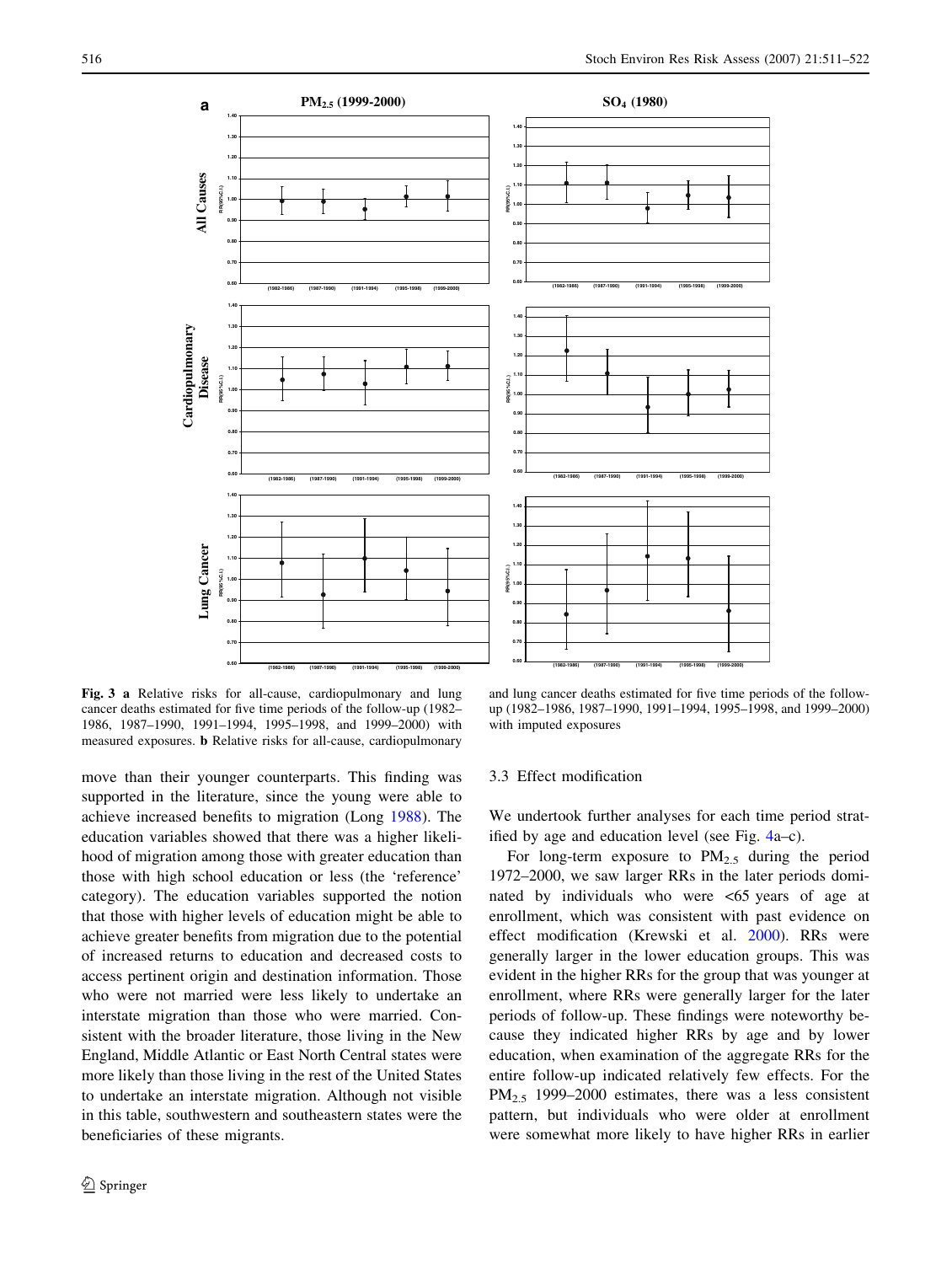<span id="page-6-0"></span>

Fig. 3 continued

periods, particularly those with higher education. The opposite was true for those <65 years of age at enrollment, with larger RRs in the later follow-up periods, and higher RRs concentrated in the low-education group. With the exception of the older high education group, nearly all subgroups had higher RRs in the earlier periods. Those who were older at enrollment with lower education had the largest RRs.

Table 1 Logit results of outmigration from a state, 1982– 2003

New England states: New England: Maine, New Hampshire, Vermont, Massachusetts, Rhode Island, Connecticut. Middle Atlantic States: New York, Pennsylvania, New Jersey. East North Central states: Wisconsin, Illinois, Michigan, Indiana, Ohio. Source: Derived from CPS and ACS nutritional sub cohort merged datasets

| Parameter                                            | Estimate  | Error  | $Pr > \chi^2$ |
|------------------------------------------------------|-----------|--------|---------------|
| Intercept                                            | $-2.0821$ | 0.0261 | < 0.0001      |
| Aged 55 and older                                    | $-0.1884$ | 0.0190 | < 0.0001      |
| Vocational/trade school or some college              | 0.3275    | 0.0249 | < 0.0001      |
| College degree                                       | 0.3382    | 0.0267 | < 0.0001      |
| Graduate school                                      | 0.4319    | 0.0272 | < 0.0001      |
| Female                                               | 0.000600  | 0.0189 | 0.9746        |
| Non-married: single, divorced, separated, or widowed | $-0.0961$ | 0.0387 | 0.0131        |
| Out-migration from New England states                | 0.5961    | 0.0363 | < 0.0001      |
| Out-migration from Mid Atlantic states               | 0.0574    | 0.0219 | 0.0088        |
| Out-migration from East North Central states         | 0.2194    | 0.0254 | < 0.0001      |
| N                                                    | 100,557   |        |               |
| Rho-squared                                          | 0.00896   |        |               |
| Likelihood ratio                                     | 733.3871  |        |               |
| % Predicted                                          | 54.4      |        |               |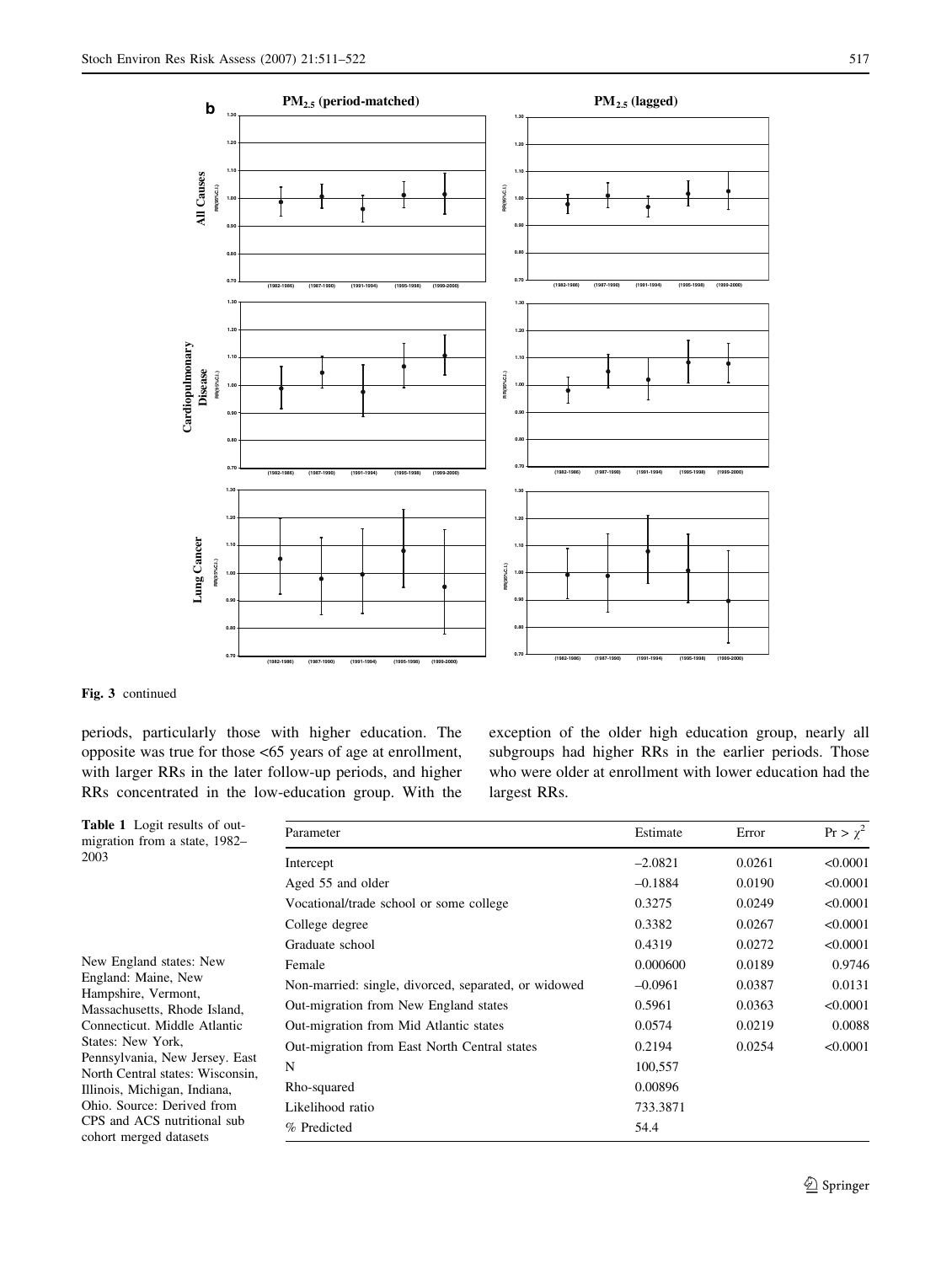<span id="page-7-0"></span>Table 2 Logit model results of out-migration from a metropolitan area, 1982–2003 (with regional effects)

| Parameter          | Estimate  | <b>SE</b> | $Pr > \chi^2$ |
|--------------------|-----------|-----------|---------------|
| Intercept          | $-2.6412$ | 0.0281    | < 0.0001      |
| Aged $55+$         | $-0.1176$ | 0.0243    | < 0.0001      |
| Some College       | 0.3655    | 0.0325    | < 0.0001      |
| University Degree  | 0.3606    | 0.0347    | < 0.0001      |
| Graduate Degree    | 0.4806    | 0.0346    | < 0.0001      |
| Not married        | 0.1183    | 0.0457    | 0.0096        |
| North East US      | 0.0738    | 0.0251    | 0.0032        |
| Rho-squared        | 0.007     |           |               |
| Likelihood Ratio   | 274.68    |           |               |
| N                  | 91,652    |           |               |
| Concordant<br>$\%$ | 48.8      |           |               |

## 4 Discussion

Overall estimated RRs in the 51 cities used in this study were lower than in previous national studies. The lower RR estimates probably resulted from the exclusion of cities in the Ohio River Valley, which tended to demonstrate larger RRs from air pollution than other geographic regions (Krewski et al. [2000](#page-10-0); Pope et al. [2002](#page-11-0)). Given the difference between our overall risk estimates for the entire period and those of earlier national studies, we also investigated the same five exposure windows using the larger set of 151 cities with sulfate measurements and 116 cities with  $PM_{2.5}$ , which were used in earlier studies. In both instances, we observed larger RRs than in the subset of cities used here. The temporal pattern in the risks was similar although less pronounced in the larger sets of cities used earlier (cf. Krewski et al. [2000;](#page-10-0) Pope et al. [2002](#page-11-0)). Although the risks in the 51 cities used in this analysis were attenuated, we continued to see significant associations with mortality for most of the exposure estimates, but these had measurable variation over time.

Sulfate effects on all-cause and cardiopulmonary mortality appeared to be larger and more significant in earlier than in later periods of follow-up. In contrast,  $PM_{2.5}$  displayed an opposite pattern, with larger health effects in the later periods. Although RRs generally had overlapping confidence intervals for the periods under investigation, the opposite patterns between the two pollutants raise some interesting possibilities for interpretation, which we expand upon below.

Unlike the other causes of death, the RRs for lung cancer mortality followed an inverted U-shaped pattern, especially for sulfate. This different RR pattern for cancer may reflect the protracted multifactorial process of disease formation and was consistent with recent studies investigating the temporal dose-response functions in other mortality cohorts (Laden et al. [2006](#page-10-0)).

While ambient  $PM<sub>2.5</sub>$  levels declined in many parts of the United States (Lall et al. [2004\)](#page-10-0), mobile sources were now the largest contributors to pollution in urban areas (Park and Kim [2005\)](#page-11-0). Mobile source emissions contained more toxicologically active transition metals, polycyclic aromatic hydrocarbons, quinones, and ultrafine particles (Nel [2005\)](#page-10-0). The decline in sulfate effects may have been the result of dramatic reductions that occurred through the 1990s in response to the acid rain control program (EPA [2005](#page-10-0)). From the perspective of assessing accountability, this combination of events might be interpreted as government programs to reduce sulfate partly achieving their goal. In contrast, the relatively larger contributions from transportation sources to  $PM<sub>2.5</sub>$  may have increased the toxicity of ambient particles and led to the larger effects observed here in later periods.

Drawing such conclusions from the data, however, is complicated by uncertainties that prevented direct attribution of the health effects from changes in government regulations or societal patterns of emissions. We offer three alternative explanations for the changing temporal patterns of RRs.

#### 4.1 Robust survivor explanation

Mortality in the early portion of the follow-up may have concentrated in areas of high susceptibility and high exposure. Sulfate pollution tended to be highest in areas of relatively low educational achievement (Jerrett and Finkelstein [2005\)](#page-10-0). Our subgroup analysis supported the conclusion that subjects in the low education-higher age group had the largest RR from air pollution (RR: 1.37, 95% CI: 1.11–1.69 over a 10  $\mu$ g/m<sup>3</sup> contrast). Assessment of effect modification by age and education indicated higher RRs at older ages (whether this was for the early follow-up for those greater than 65 years of age at enrollment, or the later follow-up for subjects <65 in 1982). For sulfate, there was also evidence that older individuals with low education had much higher RRs earlier in the follow-up, and with the exception of the high education older group, all other groups had higher RRs earlier in the follow-up. The combination of heightened risk in the low education group due to various health threats may have combined with higher exposure to affect more subjects in the earlier part of the follow-up. This explanation did not account for the increases in the RRs from  $PM_{2.5}$  over the follow-up, but would explain the declining risks for sulfate.

#### 4.2 Environmental inequality-mobility explanation

We have explored the mobility of subjects within a subset of the ACS cohort where complete tracking of residential location was available  $(N \sim 100,557)$ . This analysis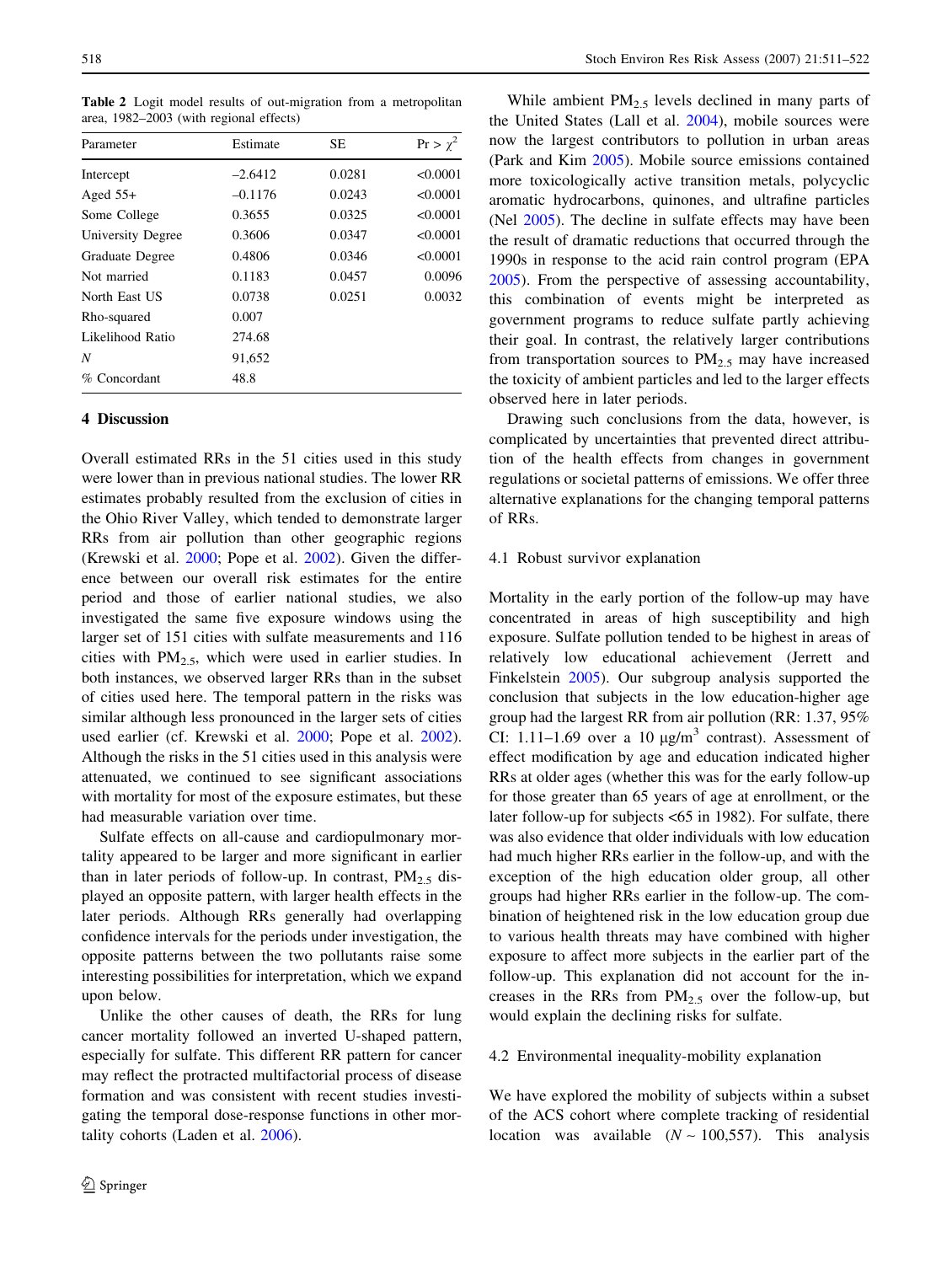<span id="page-8-0"></span>

Fig. 4 a Relative risks using  $SO_4$  exposures for cardiopulmonary outcome stratified by age and education for five time periods. **b** Relative risks using  $PM_{2.5}$  (1999–2000) exposures for cardiopulmonary outcome stratified by age and education for five time periods.

c Relative risks using average  $PM_{2.5}$  (1972–2000) exposures for cardiopulmonary outcome stratified by age and education for five time periods

revealed that many areas of the country with the highest sulfate pollution levels were also subject to large outmigration, particularly out of the Midwestern and Northeastern states of the ''rust belt'' (Getis and Getis [1995](#page-10-0)). Thus, exposure misclassification may have increased over time, as the ACS cohort only had complete residential histories for the initial enrollment period in 1982. In predicting the propensity to migrate, older persons and those with lower education appeared less likely to migrate. These subjects may have had less exposure measurement error than other subjects in the ACS cohort, potentially contributing to larger health effects for sulfate in the earlier periods. For  $PM_{2.5}$ , many of the areas receiving migrants also experienced relatively little improvement in  $PM_{2.5}$  and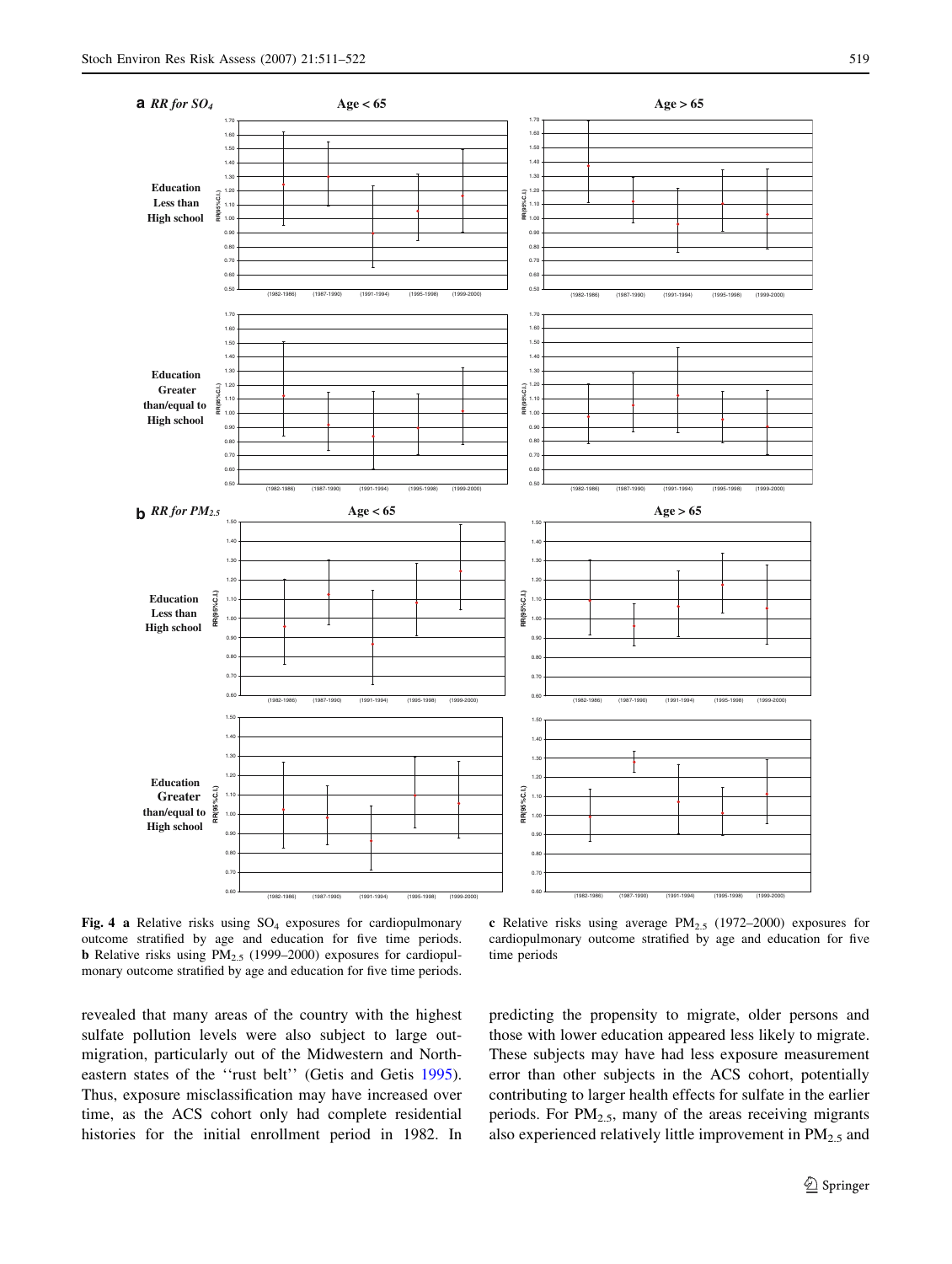

Fig. 4 continued

were to some extent worsening compared to other parts of the country (Lall et al. [2004](#page-10-0)). Those areas in the southeast, southwest, and southern California experienced both higher in-migration and lower overall improvements in  $PM_{2.5}$ levels. This may have in part explained why  $PM_{2.5}$  RRs increased through the 1990s.

Due to data constraints we were unable to assess either mobility or exposure at the within-city scale. It seems likely that some greater level of movement may have occurred within cities, but this is not taken into account here. Likewise, the within-city exposure contrasts, which have been associated with even larger risks (Jerrett et al. 2005), were not controlled in this analysis. For most locations, sulfate and  $PM<sub>2.5</sub>$  will vary only slightly within cities compared to the between city variation, but for the larger MSAs such as New York and Los Angeles, there may be additional error that is not taken into account in this analysis. Future studies will need to address this within-city phenomenon if health benefits are to be linked to air quality improvements.

## 4.3 Temporal measurement error explanation

In most instances, we have observed the largest health effects for the time windows closest to the actual monitoring period. Sulfate RRs were largest in the earlier periods closest to the 1980 measurement, while the  $PM_{2.5}$ RRs were generally largest in the latest period closest to the actual monitoring period of 1999–2000. A similar effect was present in the imputed data, which was calibrated against the 1999–2000 data, and the data for this window were virtually the same as the measured values (Lall et al. [2004](#page-10-0)). We could not test this explanation directly due to lack of direct monitoring data for the entire period. The pattern across all RRs nonetheless indicated this may have been another plausible explanation for the observed temporal pattern in the RRs.

## 5 Conclusion

Growing interest in measuring health benefits from air quality improvements resulting from government regulations has prompted a series of ''intervention'' studies (Jaakkola et al. [1999](#page-10-0); Heinrich et al. [2000](#page-10-0); Clancy et al. [2002](#page-10-0); Hedley et al. [2002](#page-10-0); Heinrich et al. [2002;](#page-10-0) Pope et al. [2002](#page-11-0); Frye et al. [2003\)](#page-10-0). With few exceptions, these studies have examined the short-term or acute benefits of air pollution regulations or of natural experiments such as labor strikes at steel mills. Although important, findings from these studies may not apply directly to most of the air quality improvements that result in gradual decreases over many years. However, when the follow-up period is long, many other factors can obfuscate the linkage of air quality improvements to health benefits.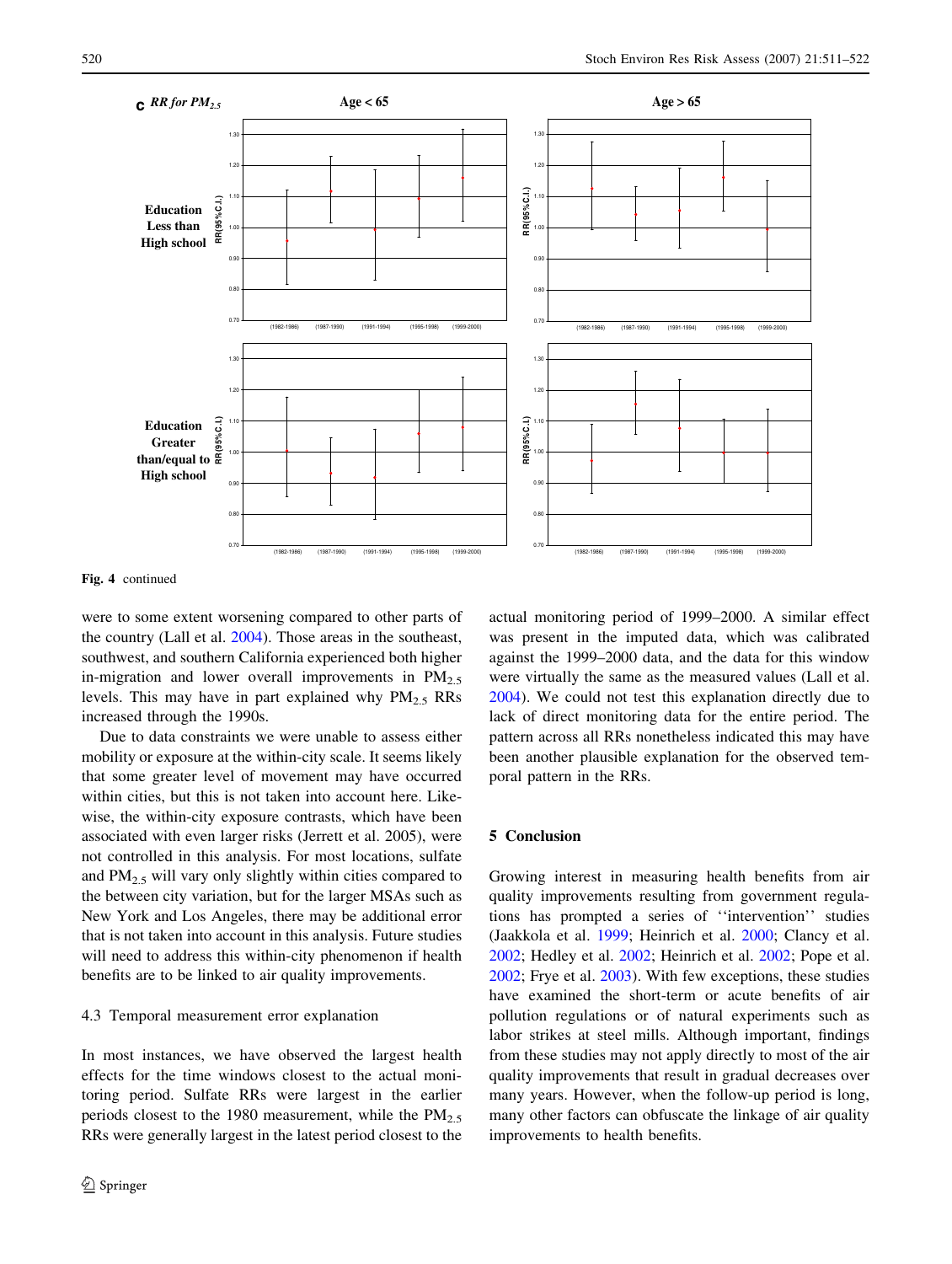<span id="page-10-0"></span>First, the survivor-harvesting explanation seems germane for explaining whether the dynamics of individual vulnerability in the cohort itself lead to observed RR patterns over time. Second, the environmental exposuremobility hypothesis illustrates how more susceptible individuals may be less likely to move and therefore experience less measurement error. Finally, the temporal exposure misclassification explanation would alternatively imply a classical or non-differential error structure that may explain why larger health effects are observed closer to the period of pollution measurement.

This high susceptibility in the low education group due to various health threats may combine with higher exposure to harvest more subjects in the earlier part of the follow-up. These subjects would be more susceptible and receive high exposures, possibly leading to early onset of death. Studies attempting to ascribe the health benefits of incremental air quality improvements, which constitute the majority of cases, will have to examine closely the inter-correlations among these variables. In particular, understanding the interplay among education, age, mobility, and subsequent exposure error constitutes a priority for future research. All these factors can potentially influence the estimation of health effects from air pollution, sometimes directly and other times through mediating variables. The complexities of these relationships and the subsequent myriad of potential explanations underscore the uncertainties of ascribing mortality reductions to air quality improvements.

This paper has investigated the spatial and temporal patterns of RRs from exposure to four different air pollution metrics in the ACS cohort. We found higher RRs for sulfate exposure in the earlier periods of the follow-up, and a lower RR in the 1990s for this pollutant. In contrast, the RRs for  $PM_{2.5}$  (measured directly in 1999–2000 and imputed for time-matched and lagged windows) increase through the follow-up period. The potential susceptibilities of underlying populations and the measurement error that results from mobility in the cohort have been explored. These analyses suggest a complicated picture and at least three possible explanations for the changing risk patterns. By exploring these issues though an empirical analysis of the ACS cohort, we have illustrated the uncertainties of interpreting changing risk patterns over time and of ascribing these patterns to changes in environmental regulations and in ambient air quality. In future research on the benefits of air quality, more emphasis will have to be placed on understanding the interplay of mobility, education, susceptibility, and age structures in the formation of health effects from air pollution.

Acknowledgments We are grateful to the Health Effects Institute, the National Institute of Environmental Health Science (Grants 5 R01 ES 09560, 5P30 ES07048, 5PO1ES011627), and the Verna Richter

Chair in Cancer Research for financial support. D. Krewski is the NSERC/SSHRC/McLaughlin Chair in Population Health Risk Assessment at the University of Ottawa. We thank Yuanli Shi, Dan Crouse, Bernie Beckerman, Karen King, and Richard Hamilton for assistance with the statistical analyses, cartography, and graphic design.

#### References

- Cakmak S, Burnett RT, et al (2003a) Spatial regression models for large-cohort studies linking community air pollution and health. J Toxicol Environ Health A 66(16–19):1811–1823
- Clancy L, Goodman P, et al (2002) Effect of air-pollution control on death rates in Dublin, Ireland: an intervention study. Lancet 360(9341):1210–1214
- EPA (2005) Trends in sulfur dioxide emissions following implementation of Phase I of the acid rain program: total state-level utility SO2 (1980, 1990, 1999). Environmental Protection Agency, Washington DC, USA
- Frye C, Hoelscher B, et al (2003) Association of lung function with declining ambient air pollution. Environ Health Perspect 111(3):383–387
- Getis A, Getis J (1995) The United States and Canada: the land and the people. Wm. C. Brown Publishers, Dubuque, IA
- Hedley AJ, Wong CM, et al (2002) Cardiorespiratory and all-cause mortality after restrictions on sulphur content of fuel in Hong Kong: an intervention study. Lancet 360(9346):1646–1652
- HEI (2003) Assessing health impact of air quality regulations: concepts and methods for accountability research. HEI Communication 11, Health Effects Institute, Boston
- Heinrich J, Hoelscher B, et al (2002) Improved air quality in reunified Germany and decreases in respiratory symptoms. Epidemiology 13(4):394–401
- Heinrich J, Hoelscher B, et al (2000) Decline of ambient air pollution and respiratory symptoms in children. Am J Respir Crit Care Med 161(6):1930–1936
- Jaakkola JJ, Partti-Pellinen K, et al (1999) The South Karelia air pollution study: changes in respiratory health in relation to emission reduction of malodorous sulfur compounds from pulp mills. Arch Environ Health 54(4):254–263
- Jerrett M, Burnett RT, et al (2003) Spatial analysis of the air pollution-mortality relationship in the context of ecologic confounders. J Toxicol Environ Health A 66(16–19):1735–1777
- Jerrett M, Finkelstein M (2005) The geography of risk in cohort studies linking air pollution exposure to mortality. J Toxicol Environ Health 68:1207–1242
- Koushik A, King WD, et al (2001) An ecologic study of childhood leukemia and population mixing in Ontario, Canada. Cancer Causes Control 12(6):483–490
- Krewski D, Burnett RT, et al (2000) Reanalysis of the Harvard six cities study and the American Cancer Society study of particulate air pollution and mortality. Health Effects Institute, Cambridge, MA
- Laden F, Schwartz J, et al (2006) Reduction in fine particulate air pollution and mortality: extended follow-up of the Harvard six cities study. Am J Respir Crit Care Med 117(6):667–72
- Lall R, Kendall M, et al (2004) Estimation of historical annual PM2.5 exposures for health effects assessment. Atmos Environ 38:3107–3125
- Long L (1988) Migration and residential mobility in the United States. Russell Sage Foundation, New York
- Nel A (2005) Atmosphere air pollution-related illness: effects of particles. Science 308(5723):804–806